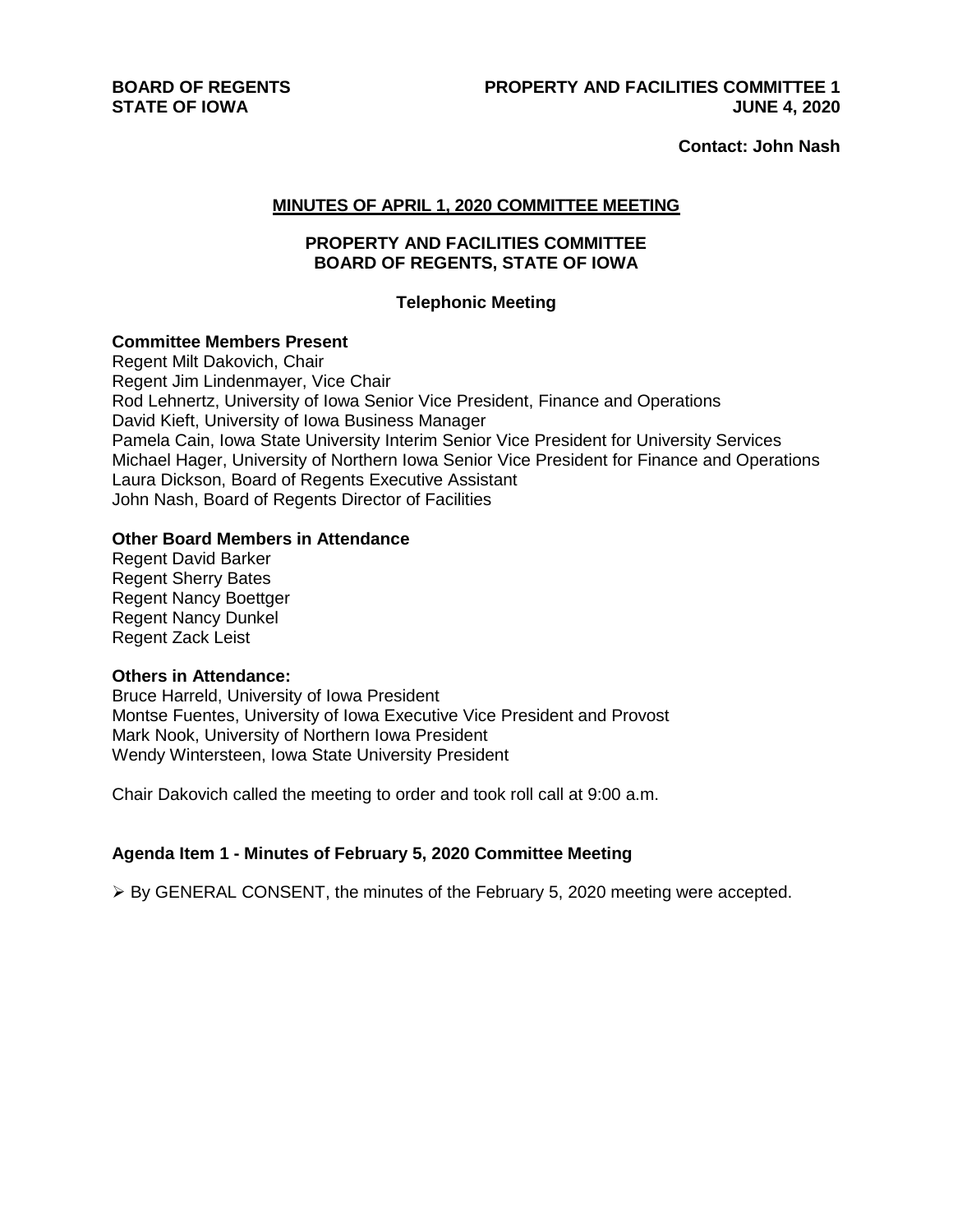## **BOARD OF REGENTS STATE OF IOWA**

# **Agenda Item 2 – University of Iowa Capital Improvement Business Transactions**

SVP Lehnertz presented three projects:

- 1. Permission to Proceed with Project Planning for the:
	- **Bowen Science Center – Renovate Third Floor** project, including the design professional selection process.
- 2. Project Description and Budget for the:
	- **UIHC – General Hospital – Upgrade BA and BW Elevators** (\$2,205,900) and
	- **UIHC – Renovate Quad Cities Hematology Oncology Clinic** (\$2,140,000) projects with the understanding that approval is authorization to proceed with construction.

At the request of President Harreld, SVP Lehnertz mentioned the "Campus Recreation and Wellness Center – Replace Pool Pak AHUs" project, which was pulled from the agenda along with two other athletics projects; one from ISU and one from UNI.

By GENERAL CONSENT, the Committee recommended Board approval.

# **Agenda Item 3 – University of Iowa Ratification of a Revised Project Description and Budget**

SVP Lehnertz requested Board ratification of the Executive Director's February 28, 2020 approval of a revised project budget for the **UIHC – John W. Colloton Pavilion – Upgrade Main Operating Room Building Controls and Telecom Room** project. The budget would be go from \$4,000,000 to \$5,350,000 with the understanding that approval is authorization to proceed with construction.

In response to a question from Chair Dakovich, SVP Lehnertz said that the increased infectious disease control barriers in this project is not related to the coronavirus.

By GENERAL CONSENT, the Committee recommended Board approval.

# **Agenda Item 4 – Register of Iowa State University Capital Improvement Business Transactions**

Interim SVP Cain presented one project:

- 1. Schematic Designs, Project Descriptions and Budgets for the:
	- **Veterinary Medicine-Veterinary Diagnostic Laboratory** (\$75,000,000) project with the understanding that approval is authorization to proceed with construction.

By GENERAL CONSENT, the Committee recommended Board approval.

# **Agenda Item 5 – Iowa State University Proposed Property Sale**

Interim SVP Cain requested Board approval to sell the Fick Observatory, 45.31 acres of wooded land and three observatory buildings, one mile southwest of Moingona, Iowa (four miles southwest of Boone) to Aaron Gillett at a price of \$339,870.31 or \$7,501 per acre.

▶ By GENERAL CONSENT, the Committee recommended Board approval.